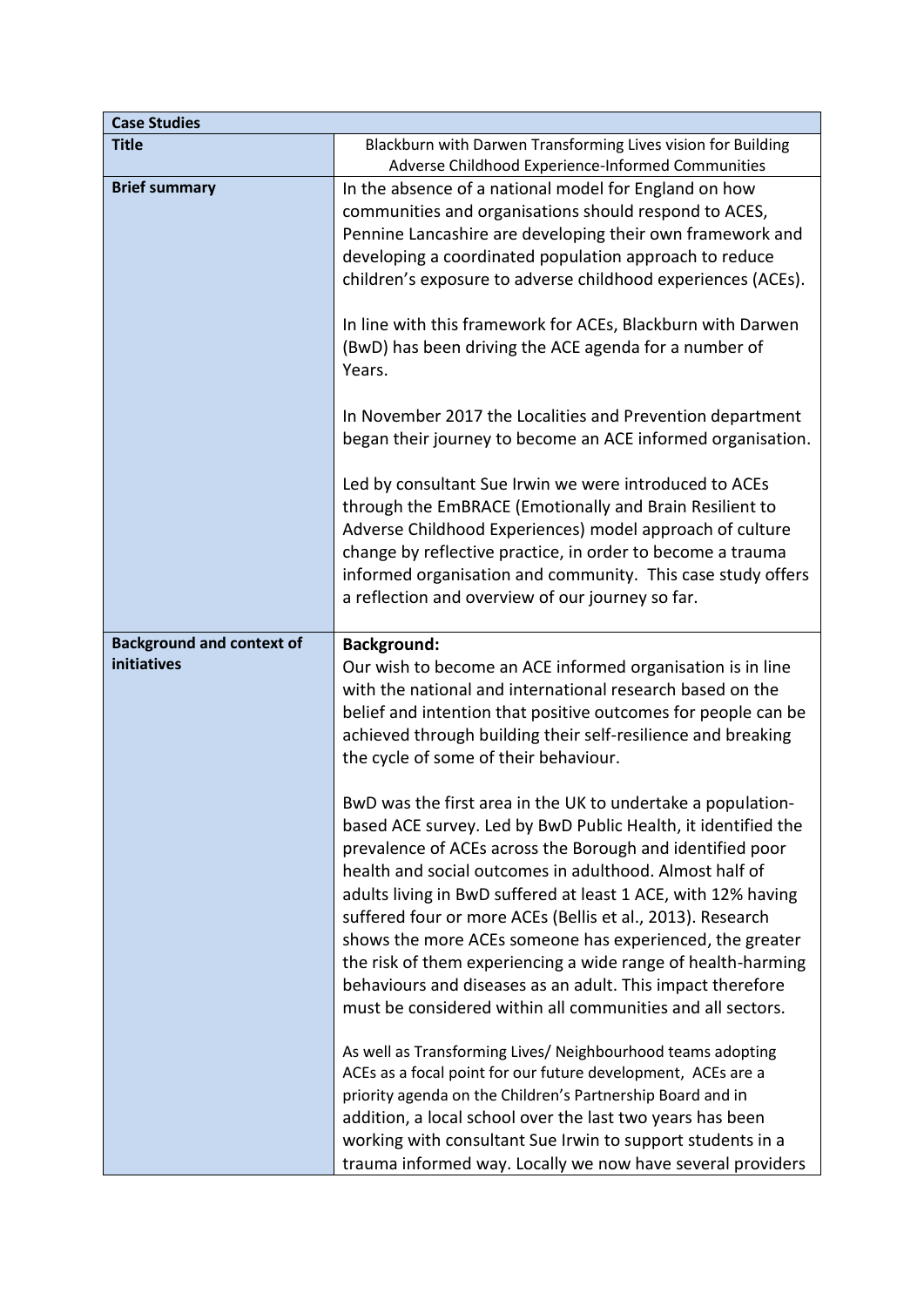| who have accessed ACE awareness and training.                                                                                                                                                                                                                                                                                                                                                                                                                                       |
|-------------------------------------------------------------------------------------------------------------------------------------------------------------------------------------------------------------------------------------------------------------------------------------------------------------------------------------------------------------------------------------------------------------------------------------------------------------------------------------|
| BwD has been Transforming Lives (TL) for nearly five years by<br>supporting families and adults within the community.<br>Whilst this multi-disciplinary collaborative way of working is<br>obtaining positive outcomes for people, it is largely effective<br>through service provision and interventions of support.                                                                                                                                                               |
| Transforming Lives in becoming ACE aware wants to use the<br>knowledge, science and research from the biology of the<br>impact of trauma on the brain and further improve our offer<br>that is achieving positive outcomes for people. We are<br>coming to realise the impact of ACEs and the scientific link to<br>brain development. Becoming ACE aware enables us to<br>identify how, in becoming ACE informed, we can be more<br>effective in our practice and interventions.   |
| From the beginning of our journey it has been important that<br>the development and focus of a Place Based and Strength<br>based approach is essential in achieving the right culture<br>across the whole of the organisation. Sue Irwin introduced<br>the model and values of EmBRACE and this is now proving to<br>be beneficial and influential in enhancing our culture.                                                                                                        |
| <b>Context of initiatives:</b><br>The EmBRACE model of approach is important; it is not<br>prescriptive. Given our current way of practising i.e. person,<br>family centred and requiring a range of skills and abilities to<br>engage with people, the EmBRACE model was particularly<br>important, which is about the permission and autonomy to<br>work at a pace that is appropriate for staff, yet still<br>recognising the needs of the organisation.                         |
| EmBRACE includes many recognisable facets of behaviour<br>management, pastoral best practice and those admirable<br>traits that key staff model daily in their ability to positively<br>influence young people and adults to build constructive<br>relationships. Initial discussions with Sue Irwin meant we<br>were confident that the project was in line with our own<br>strategic goals and provided an opportunity to review and<br>evaluate ourselves through an 'ACE lens'. |
| Transforming Lives to support families and individuals in the<br>community who have a range of issues, by offering<br>information, sign-posting, co-ordination and providing<br>positive interventions, is about people building individual self-<br>reliance and community capacity. Taking the research and                                                                                                                                                                       |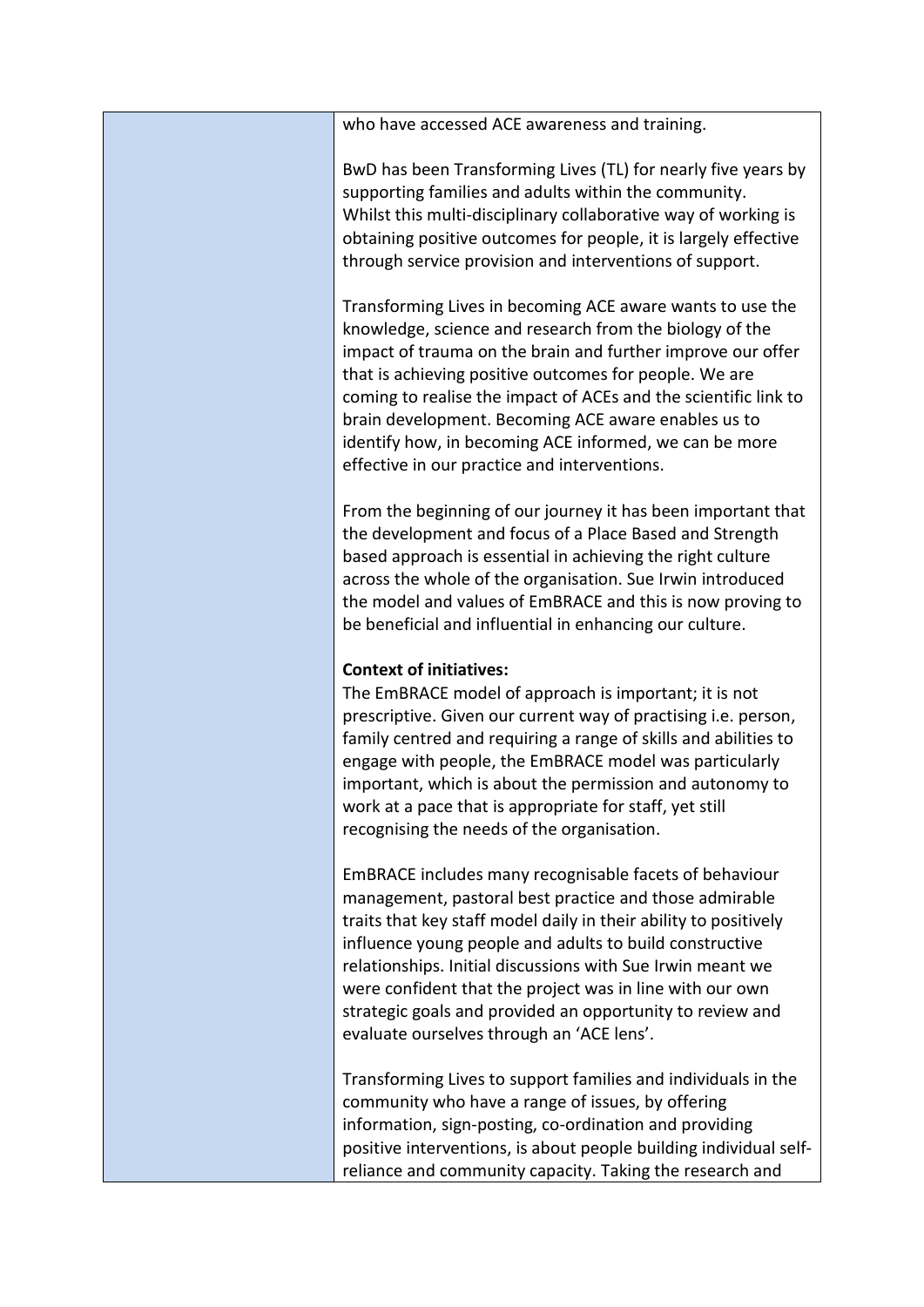|                |                                     | science and in particular using reflection, to understand what                                                                                                                                                                                                                                                                                   |
|----------------|-------------------------------------|--------------------------------------------------------------------------------------------------------------------------------------------------------------------------------------------------------------------------------------------------------------------------------------------------------------------------------------------------|
|                |                                     | that looks like in practice, to enhance the positive outcomes                                                                                                                                                                                                                                                                                    |
|                |                                     | that are already being achieved through the transforming                                                                                                                                                                                                                                                                                         |
|                |                                     | lives, is the way we want to continue our learning.                                                                                                                                                                                                                                                                                              |
|                |                                     | Witton Park Academy, from their two years' experience<br>reaffirms, "EmBRACE is not a prescribed set of policies nor is it a<br>neat package of lesson plans and resources. EmBRACE is ultimately                                                                                                                                                |
|                |                                     | a reflective tool that enables each setting to review current<br>practice, identify what needs to change and begin the process of<br>implementing that change. There are base principles but there can                                                                                                                                           |
|                |                                     | never be an off the shelf solution, each setting must assess and<br>address its own needs and goals. What is required in every setting<br>undergoing this process is the recognition that children and adults                                                                                                                                    |
|                |                                     | in that provision are suffering, that how we interact can alleviate<br>some of that suffering and provide tools to self-manage the issues<br>that individuals face. "                                                                                                                                                                            |
|                |                                     | Our journey started with a base line of good practice and evidence<br>of outcomes being achieved, however our belief is that we can<br>improve and enhance this and improve people's outcomes by them<br>becoming self-reliant; believing they can increase their resilience,<br>not have to rely on a provider service and believe in their own |
|                |                                     | capacity for changing their behaviour.                                                                                                                                                                                                                                                                                                           |
|                |                                     | We recognised the need for an ACE Champion; Senior<br>management supported this along with time and autonomy<br>to move forward with the EmBRACE values of refection, this<br>also allows time to work with the existing organisation's<br>pressures and requirements.                                                                           |
|                |                                     | There is recognition that this is long term commitment to<br>change.                                                                                                                                                                                                                                                                             |
|                |                                     |                                                                                                                                                                                                                                                                                                                                                  |
| Implementation | <b>Supporting</b><br><b>Factors</b> | Key considerations to implementation were:                                                                                                                                                                                                                                                                                                       |
|                |                                     | Consultant lead and ACE internal Champion (prior knowledge<br>not necessary). This ensured the drive forward, monitoring<br>and support for reflection.                                                                                                                                                                                          |
|                |                                     | The flexibility and 'permission' to respond to the workforce<br>needs and the organisation's requirements e.g. targets,<br>finance, payment by results.                                                                                                                                                                                          |
|                |                                     | Recognition that this is long term commitment to change.                                                                                                                                                                                                                                                                                         |
|                |                                     | Willingness and acceptance to support a time-frame which                                                                                                                                                                                                                                                                                         |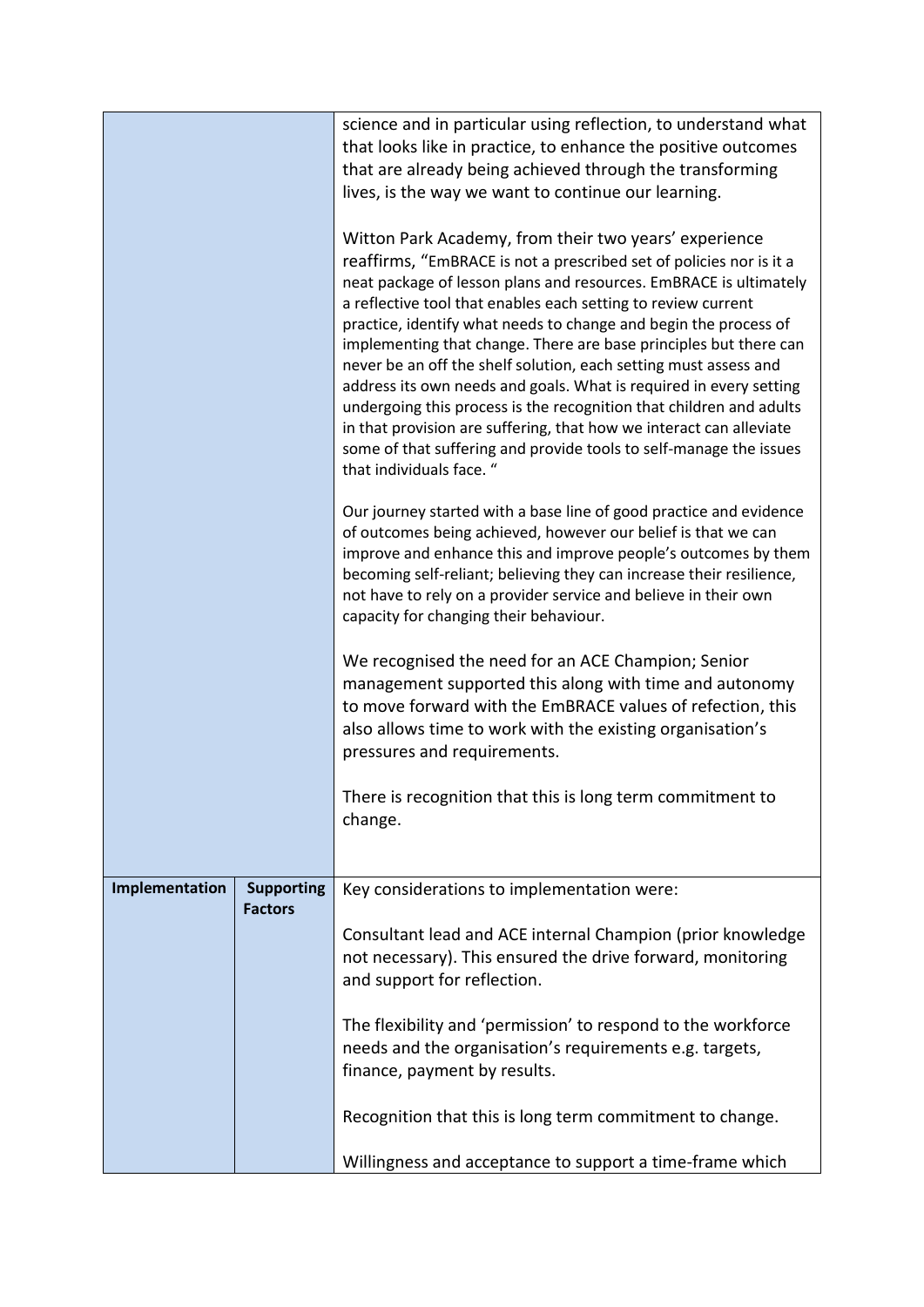|                |                             | fitted in with the EmBRACE time-frame.                                     |
|----------------|-----------------------------|----------------------------------------------------------------------------|
|                |                             | The current culture has experience in dealing with change                  |
|                |                             | and was receptive to learning and adapting to further change.              |
|                |                             | Within this, they are receptive to enhancing their culture to              |
|                |                             | become a trauma-informed culture.                                          |
|                |                             |                                                                            |
|                | <b>Challenging</b>          | The use of new language, unfamiliar to ourselves and viewed                |
|                | <b>Factors</b>              | as jargon by us or the people we support has been a                        |
|                |                             | challenge.                                                                 |
|                |                             |                                                                            |
|                |                             | Staff manage and coordinate some very complex situations,                  |
|                |                             | individuals and families. There has been an initial professional           |
|                |                             | caution in practising or using language that they may not be               |
|                |                             | familiar with. Staff were keen to continue to achieve                      |
|                |                             | effective and engaging relationships with the people they                  |
|                |                             | work with and avoid any potential barriers through un-useful               |
|                |                             | communication. The challenge is to ensure that the                         |
|                |                             | appropriate support and guidance is available. Ongoing                     |
|                |                             | support, time and opportunity to exchange early experiences                |
|                |                             | in how ACE informed practice develops is necessary; this                   |
|                |                             | enables staff confidence to build and best practise to be                  |
|                |                             | shared.                                                                    |
|                |                             |                                                                            |
|                |                             | As in most organisations some people aren't as eager to take               |
|                |                             | on board new challenges - fixed mind-sets achieved through                 |
|                |                             | being experienced and doing a 'good job so far', require                   |
|                |                             | ongoing examples of what works well and what evidences                     |
|                |                             | additional positive outcomes. The use of effective, plain                  |
|                |                             | language that is informed and developed by staff themselves,               |
|                |                             | through their interventions is a key factor to progression - as            |
|                |                             | they learn and 'grow'.                                                     |
|                |                             | There is a challenge to maintain the drive for continuous capacity         |
|                |                             | building and embedding the necessary culture. It's a never ending          |
|                |                             | journey - a journey not a destination.                                     |
|                |                             |                                                                            |
|                |                             | Ensuring the appropriate culture is essential; knowing accurately          |
|                |                             | 'where an organisation is', what do staff actually know and feel is        |
|                |                             | ongoing. A practise of continuous reflection and listening is              |
|                |                             | required.                                                                  |
| <b>Process</b> | <b>Key actions</b><br>taken | We started with providing ACE Awareness sessions in                        |
|                |                             | November 2017 to a cross section of staff from the<br>neighbourhood teams. |
|                |                             |                                                                            |
|                |                             | This followed with informal drop in sessions for staff, with               |
|                |                             | an expectation that everyone was responsible for using this                |
|                |                             | opportunity. The objective of the drop-ins was to reflect on               |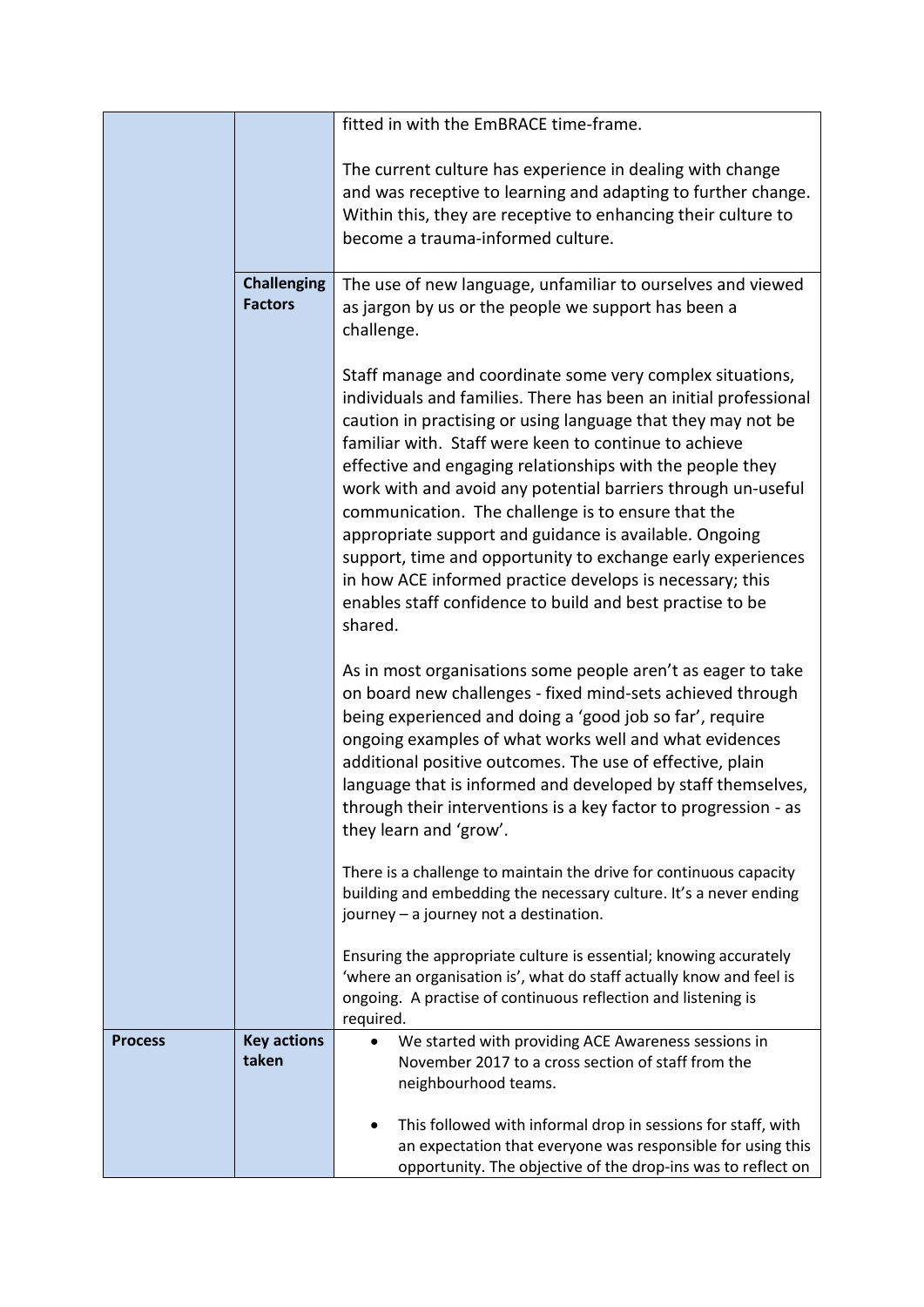| becoming ACE aware and consider next steps for<br>themselves. Flexibility allowed them to attend on their own<br>or with a colleague/s.                                                                                                                                                                                                                                                                                                                                                                                      |
|------------------------------------------------------------------------------------------------------------------------------------------------------------------------------------------------------------------------------------------------------------------------------------------------------------------------------------------------------------------------------------------------------------------------------------------------------------------------------------------------------------------------------|
| Sue Irwin transferring the reflection's obtained from the<br>$\bullet$<br>drop-ins onto the case study template, which offered a<br>framework to start using new language and begin building<br>their confidence in practice                                                                                                                                                                                                                                                                                                 |
| ACE Champion facilitating 1 to 1 support for staff to<br>complete case reflections through an ACE lens. Feedback<br>during this resulted in the case reflection template being<br>altered.                                                                                                                                                                                                                                                                                                                                   |
| Community becoming ACE Aware. An early provision of a<br>Community ACE Awareness session took place in March<br>2017. This was identified by a Neighbourhood Manager<br>and took place to address a particular community, specific<br>partners within that community and their challenges at<br>that time. This provided those partners (including<br>volunteers) with new information that was relevant to<br>them all and gave a reason for common language. This<br>then instigated the start of a Community ACE network. |
| Capacity building was addressed by early identification of<br>an ACE champion. It then increased by a Neighbourhood<br>Manager and a Community Connector being supported, by<br>the consultant, to facilitate a Community ACE Awareness<br>session; allowing for capacity building to commence at an<br>early stage.                                                                                                                                                                                                         |
| Neighbourhood Manager led an additional ACE Awareness<br>session with statutory service partners (Police, Third<br>sector).                                                                                                                                                                                                                                                                                                                                                                                                  |
| Transforming Lives panel ACE awareness session organised<br>for May 2018 - to enhance partnerships, build up further<br>networks, collaborative thinking and practice and ensure<br>the use of a common language regarding ACEs.                                                                                                                                                                                                                                                                                             |
| Reviewing Transforming Lives QA Systems, policies and<br>procedures which included any reviews through an ACE<br>lens.                                                                                                                                                                                                                                                                                                                                                                                                       |
| 'Next steps' being identified and agreed periodically after<br>reflection - e.g. now at stage of opening discussions<br>directly with education and continuing conversations with<br>Police and community partners.                                                                                                                                                                                                                                                                                                          |
|                                                                                                                                                                                                                                                                                                                                                                                                                                                                                                                              |